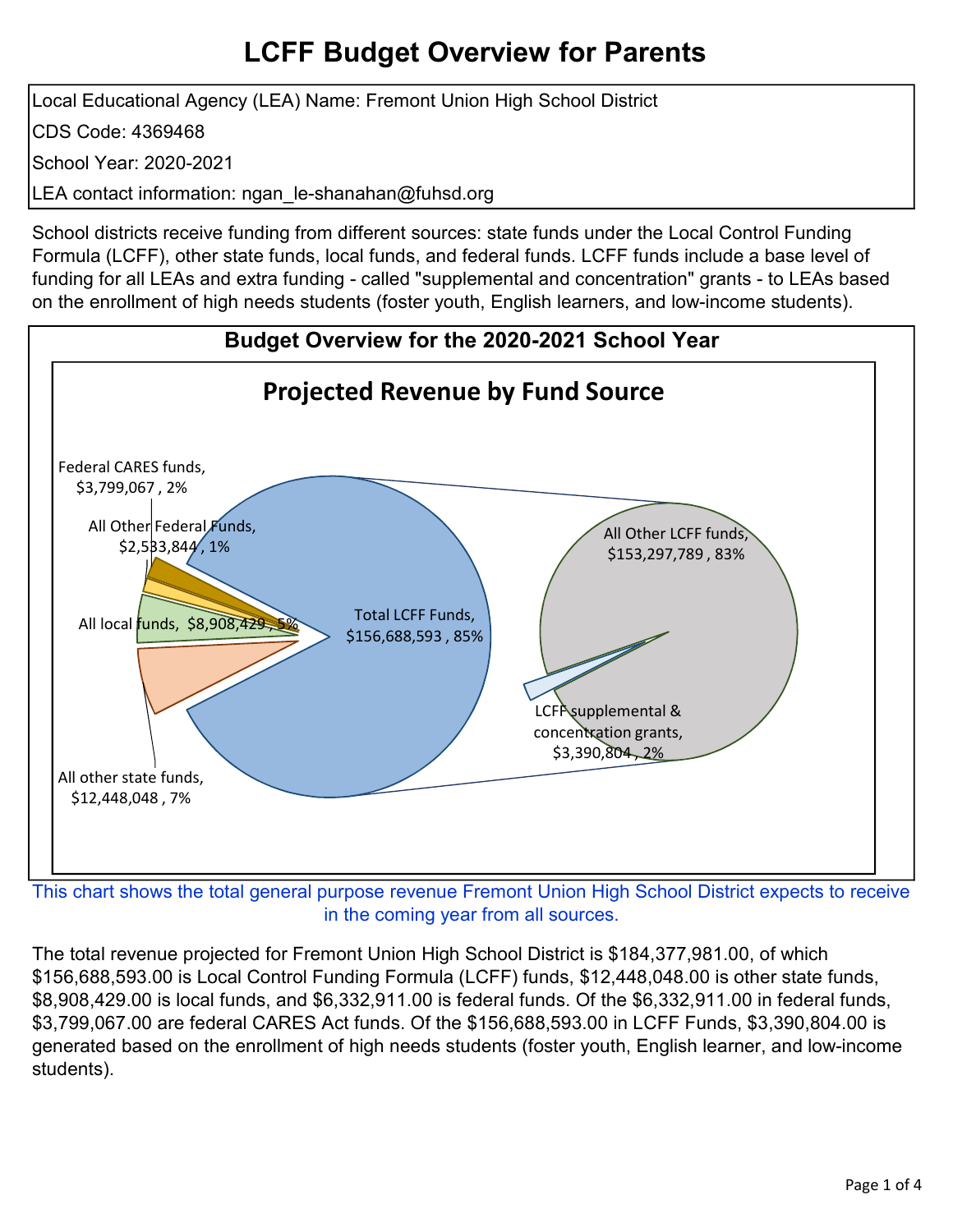For the 2020-21 school year school districts must work with parents, educators, students, and the community to develop a Learning Continuity and Attendance Plan (Learning Continuity Plan). The Learning Continuity Plan replaces the Local Control and Accountability Plan (LCAP) for the 2020–21 school year and provides school districts with the opportunity to describe how they are planning to provide a high-quality education, social-emotional supports, and nutrition to their students during the COVID-19 pandemic.



This chart provides a quick summary of how much Fremont Union High School District plans to spend for planned actions and services in the Learning Continuity Plan for 2020-2021and how much of the total is tied to increasing or improving services for high needs students.

Fremont Union High School District plans to spend \$180,335,287.00 for the 2020-2021 school year. Of that amount, \$4,339,000.00 is tied to actions/services in the Learning Continuity Plan and \$175,996,287.00 is not included in the Learning Continuity Plan. The budgeted expenditures that are not included in the Learning Continuity Plan will be used for the following:

Because the Learning Continuity Plan only included the expenditures related to the Covid-19 expenses using the Federal CARES funds and the State Prop.98 fund, we excluded all other General Fund Budget Expdenditures. The exluded amount will be used for salary and benefits of cerficated staff of \$107.86M , salary and benefits of classified staff of \$39.51M, and supplies, utilities,contracted services and others of \$28.62M.The certificated staff are included teachers, guidance counselors, psychologists, nurses, librarians, coaches, sites and district certificated administrators. The classified staff are included instructional aides, coaches, custodians, sites and district clerical staff, sites and district classified administrators.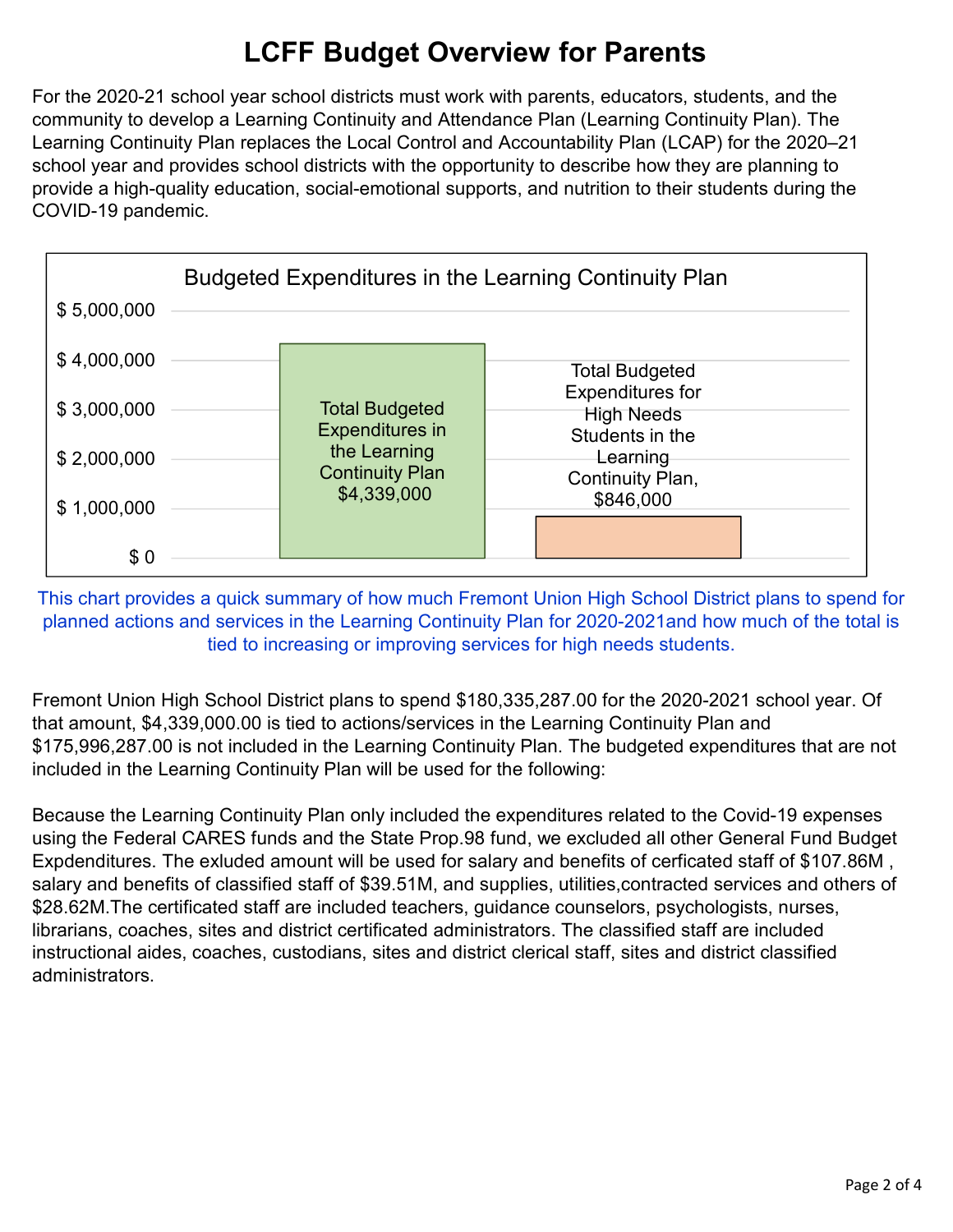Increased or Improved Services for High Needs Students in in the Learning Continuity Plan for the 2020-2021 School Year

In 2020-2021, Fremont Union High School District is projecting it will receive \$3,390,804.00 based on the enrollment of foster youth, English learner, and low-income students. Fremont Union High School District must describe how it intends to increase or improve services for high needs students in the Learning Continuity Plan. Fremont Union High School District plans to spend \$846,000.00 towards meeting this requirement, as described in the Learning Continuity Plan. The additional improved services described in the plan include the following:

We also budgeted additional \$5.9M to provide services for high needs students that we didn't include in the Learning Continuity Plan. These include supplemental personnel targeted to assist Foster Youth, Low Income students, and English Learners such as reading and academic intervention classes, AVID or AVIDlike interventions at all schools, and lower class sizes in Algebra I and 9th grade English; ELD classes at levels 1-3 and sheltered content courses with lower class sizes than similar courses for mainstream students (for newcomers and long term ELs); professional development targeted to assist in access to the Common Core for differentiation based on unduplicated students; and research based materials to support access to Common Core curriculum for our unduplicated student populations.